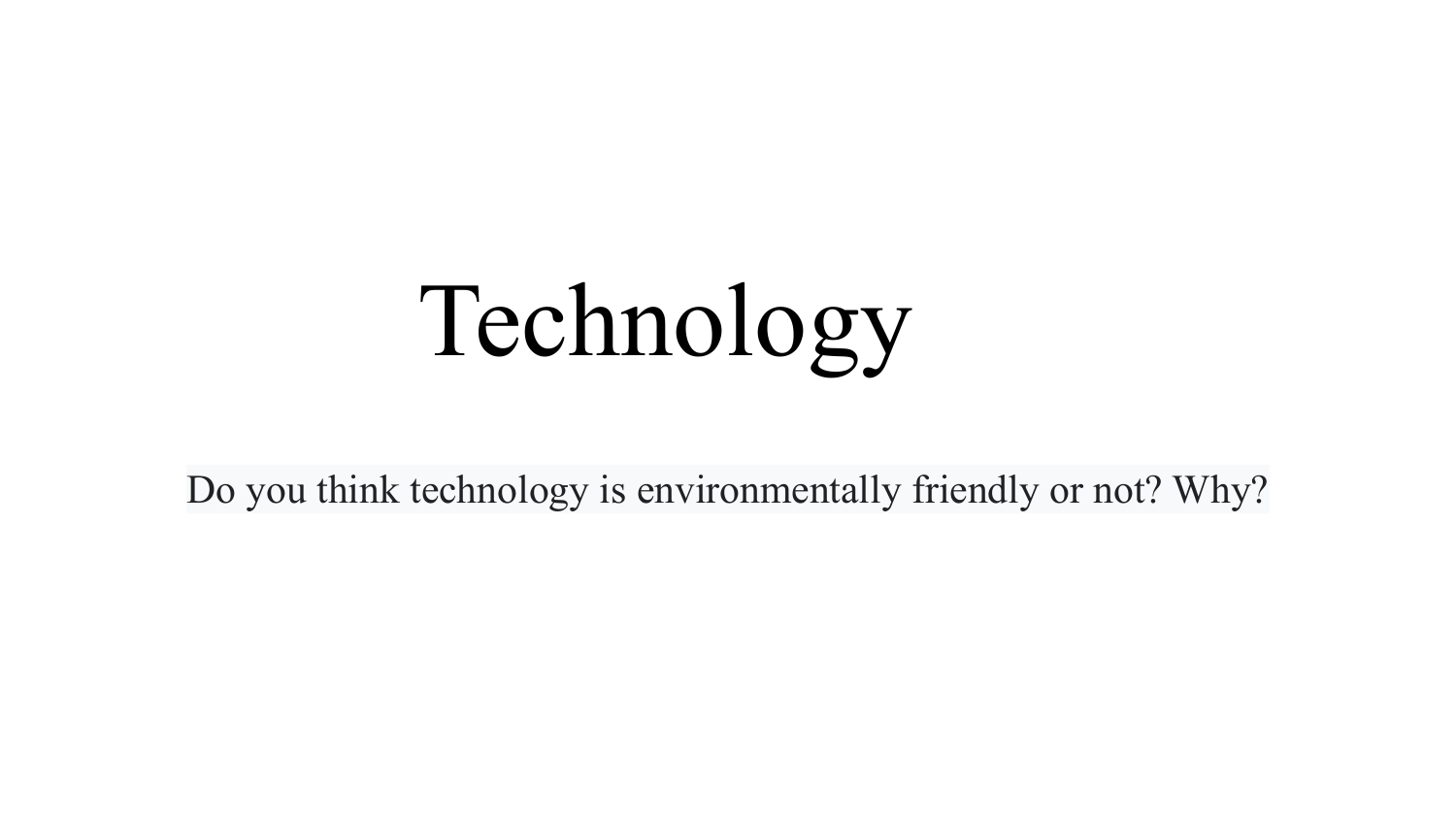### Is Technology Environmentally Friendly?

Negatives -

- Makes the world hotter,
- Light pollution,
- Air pollution,
- Destroying natural habitats,
- Weapon Warfare and affect on animals
- Wildfires

Positives -

- Electric cars
- Low emission
- Renewable Energy
- Less CO2 due wind turbines
- Solar panels creation of natural heat and energy
- smart thermostat keeps homes at certain temperatures during certain times of day, therefore reducing wastage.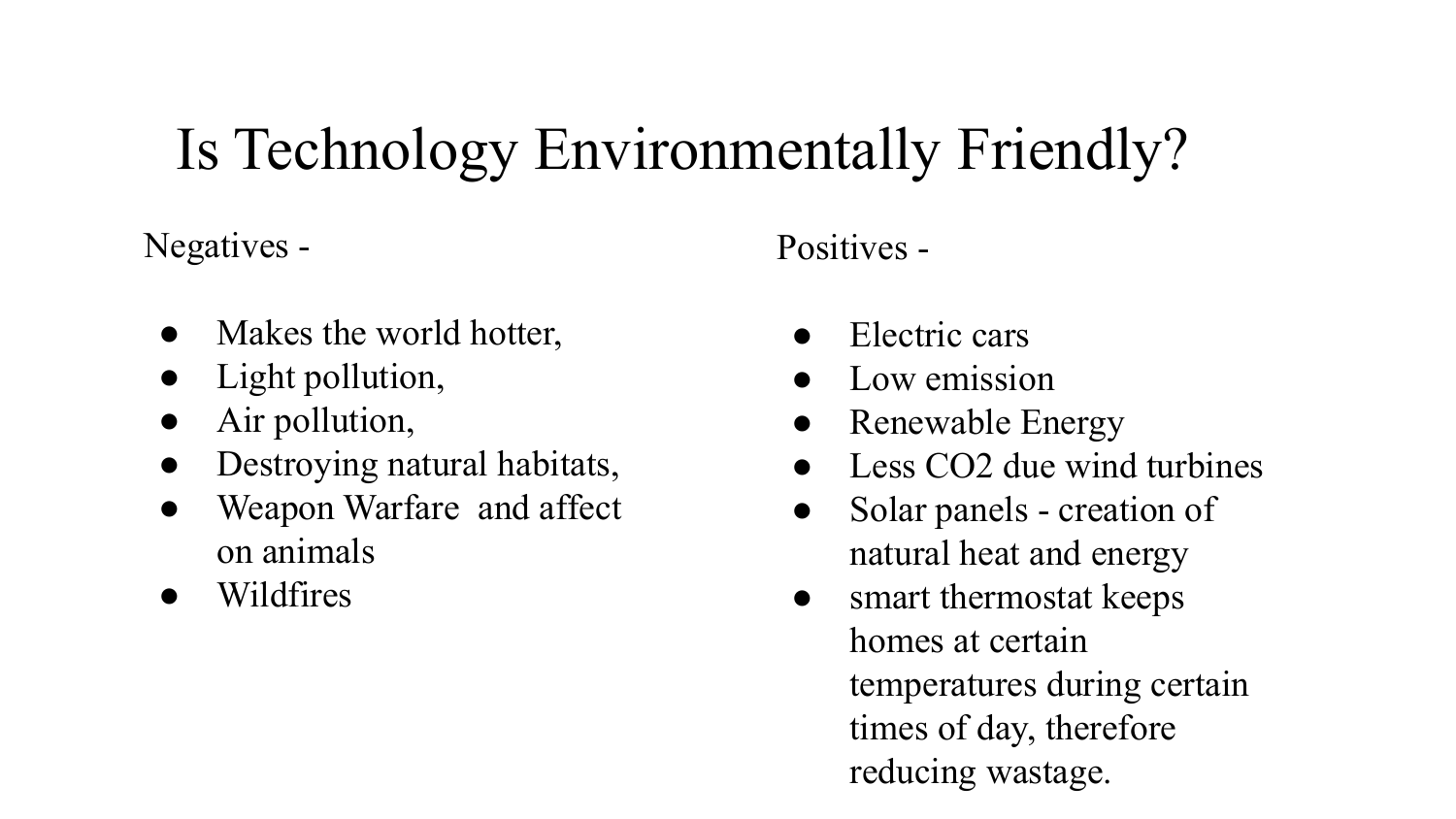## Technology and the Environment

Technology can be a positive thing in many different contexts, society, language and medicine, for example. However, sometimes technology can harm the environment. We should favour Sustainable Development and protect our planet.

Sustainable Development policies work in five areas -

- Clean Technologies
- Waste Management Policies
- Environmentally-friendly agriculture ( the science, art, or practice of cultivating the soil, producing crops, and raising livestock)
- Tourism that doesn't harm the environment
- Cleaner and green urban areas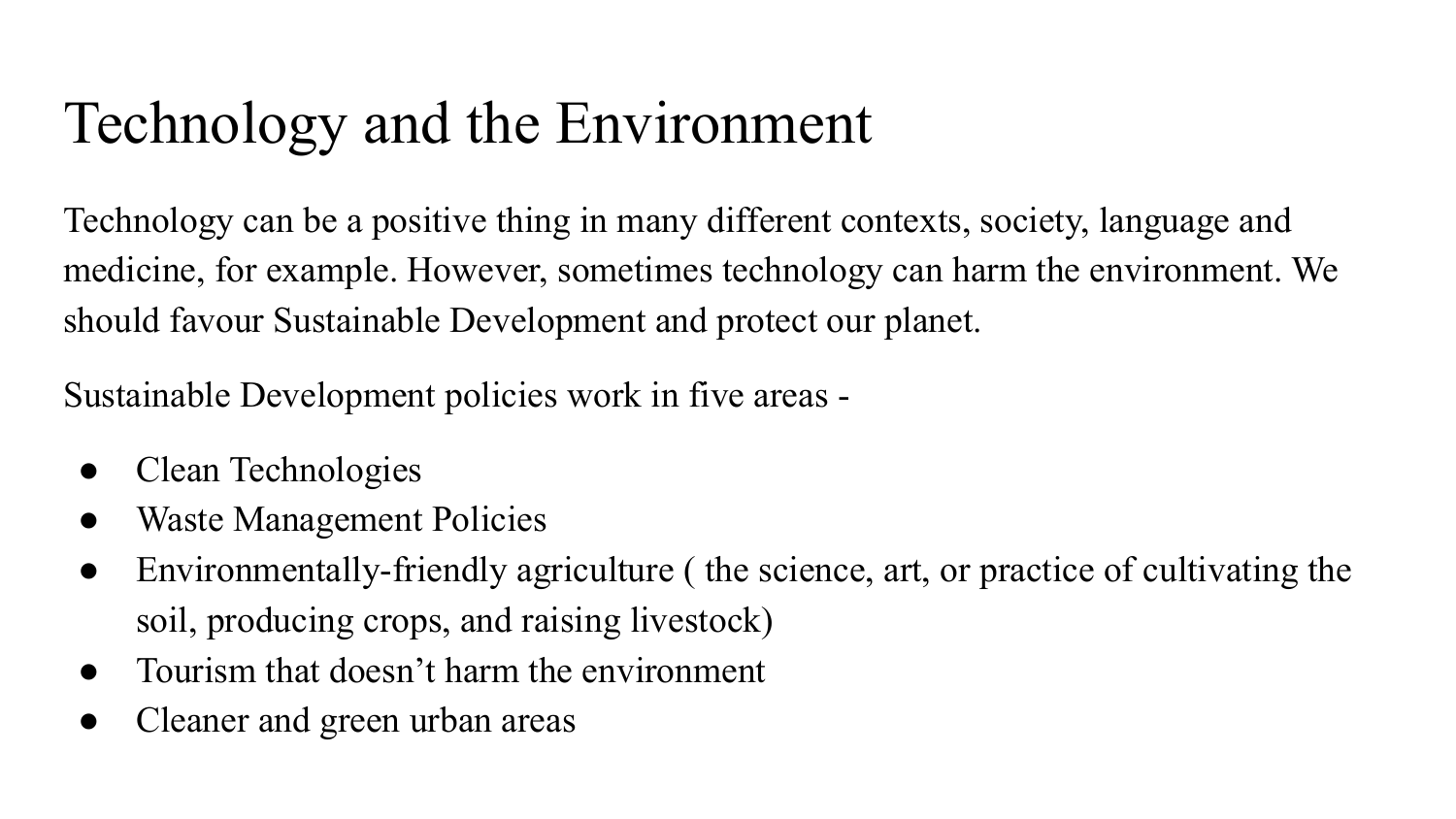There are clear objectives for Sustainable Development Definition - Sustainable development can be defined as development that meets the needs of the present without compromising the ability of the future.

- To end the overuse of natural resources
- To stop climate change by reducing harmful emissions
- To reduce inequality in society

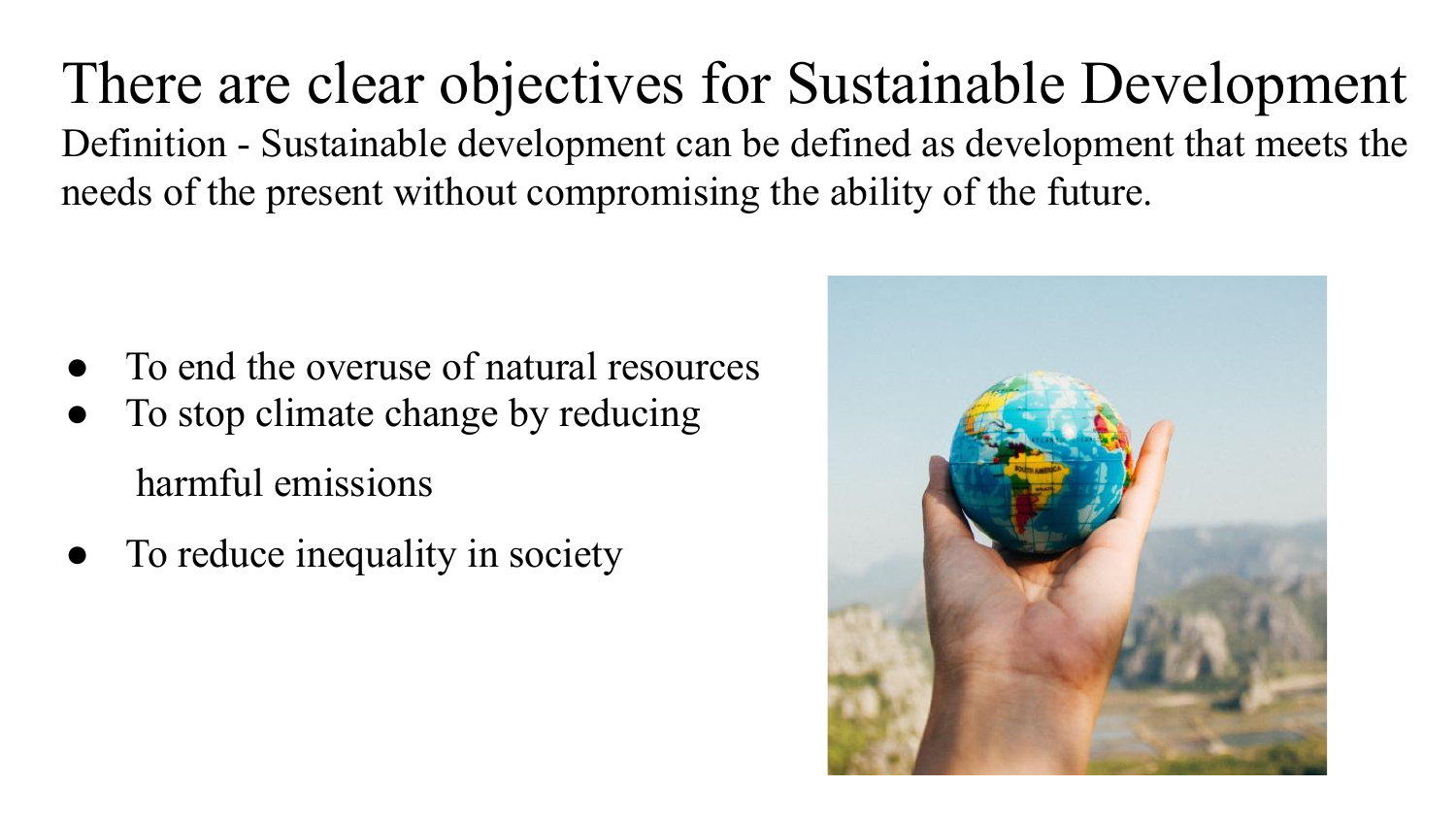#### Some of the Sustainable development goals are -

- No poverty
- **Zero** hunger
- Quality Education
- Gender Equality
- Reducing Inequality
- Sustainable Cities and Communities
- Responsible Consumption and Production
- Climate Action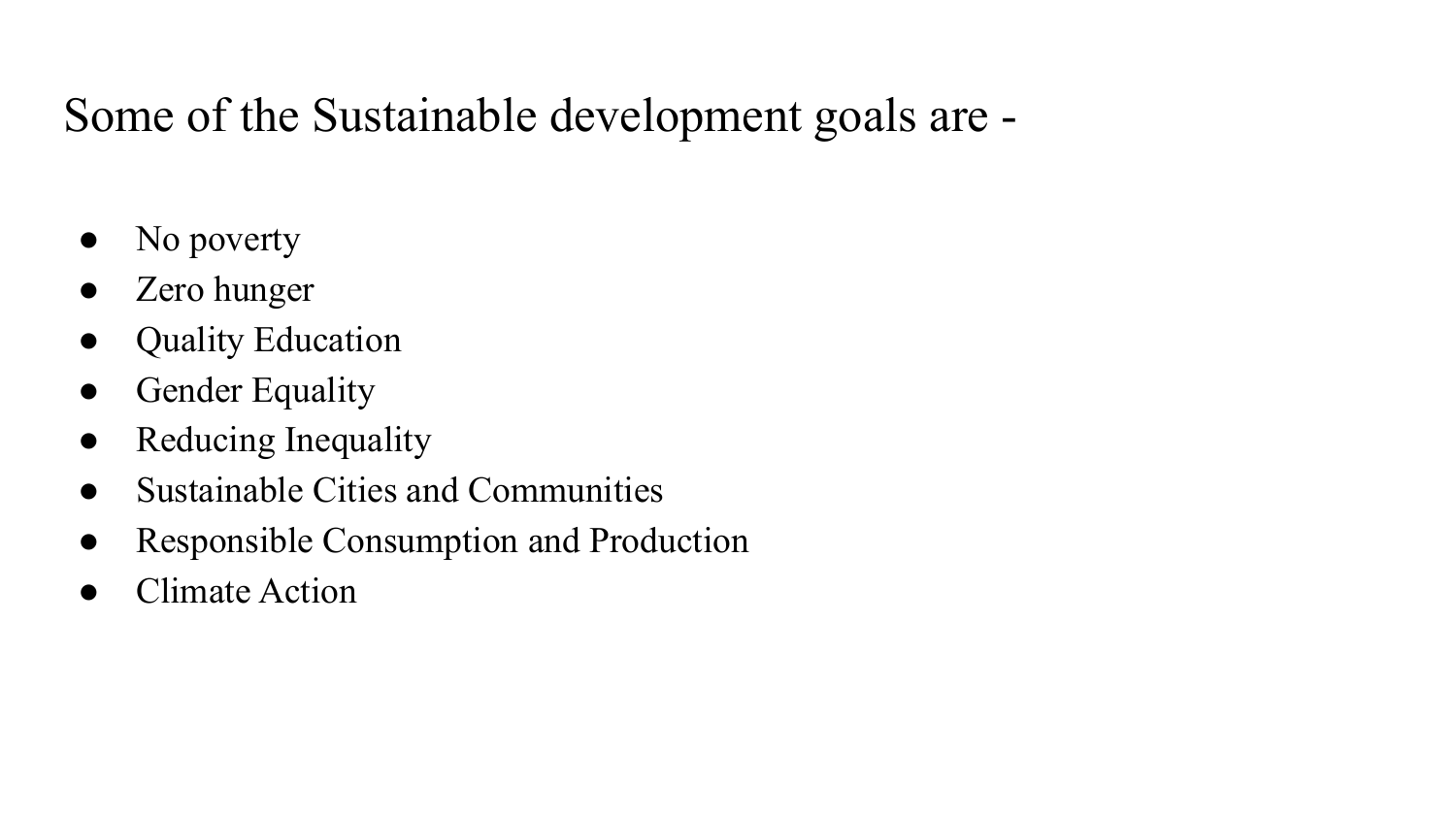#### What is Sustainable Development?

https://www.youtube.com/watch?v=7V8oFI4GYMY&t=3s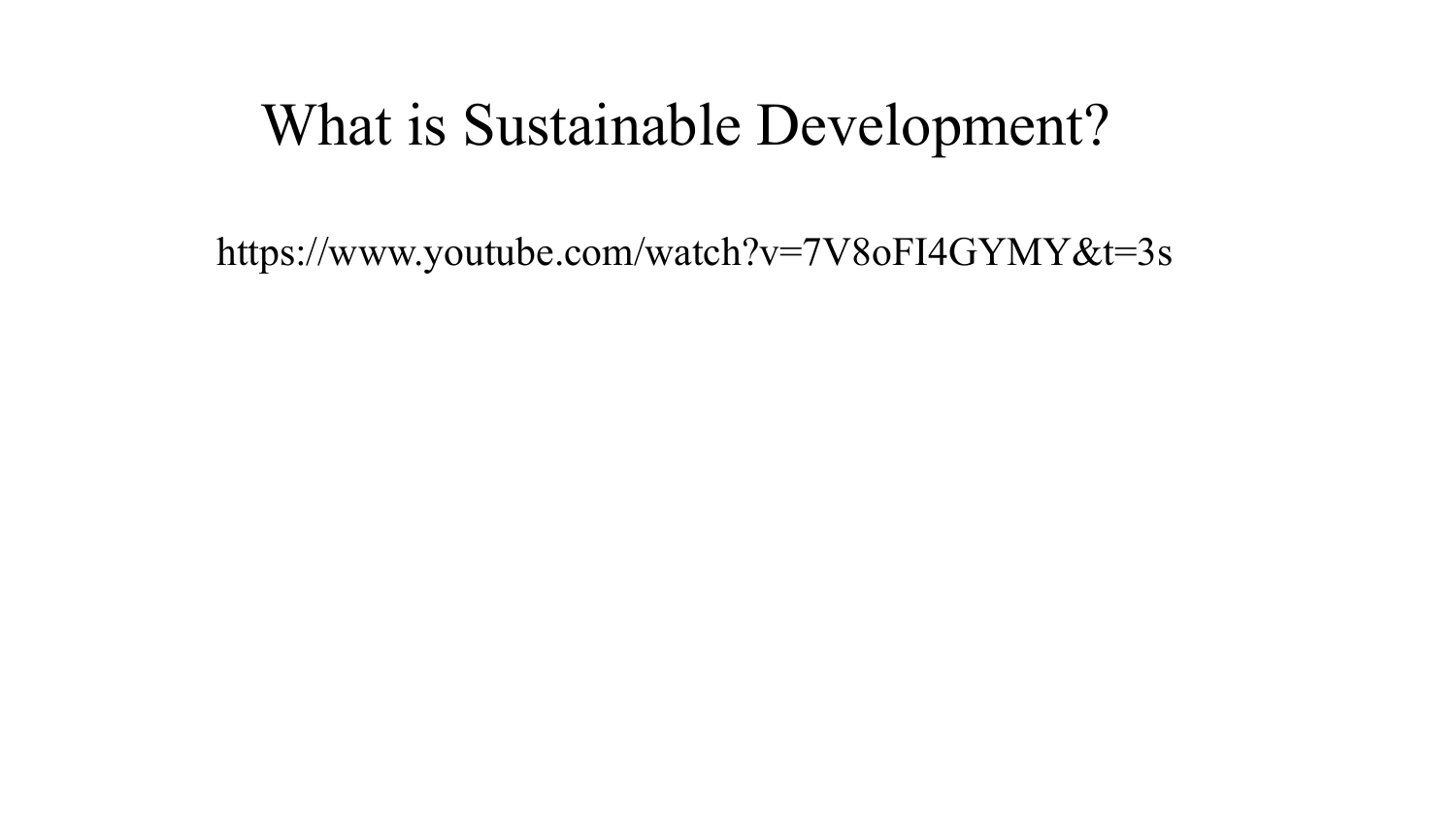What can you do to improve the future of the planet? How can you contribute to Sustainable Development in your daily life?

Any ideas?